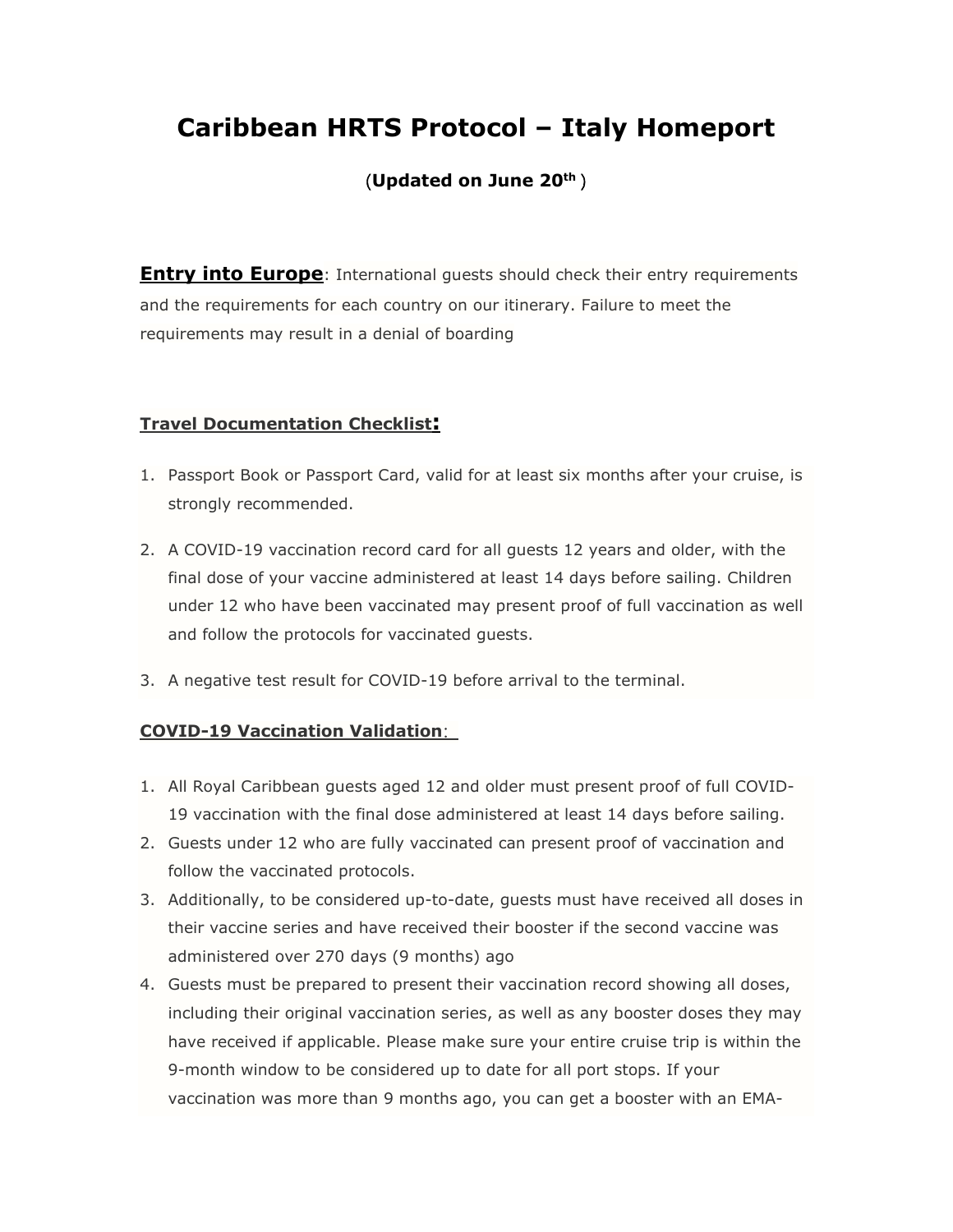authorized vaccine as late as the day before your trip and be considered up to date by all countries.

- 5. Royal Caribbean will not accept a Certificate of Recovery in lieu of a vaccination record card for guests of vaccine eligible age.
- The vaccine must be approved by the European Medicines Agency (EMA):

| <b>VACCINE</b>              | <b>WHO</b> | <b>EMA</b>     |
|-----------------------------|------------|----------------|
| Pfizer-BioNTech / Comirnaty | Ø          | ◙              |
| Moderna / Spikevax          | ◙          | ◙              |
| AstraZeneca / Vaxzevira     | ◙          | ◙              |
| CoviShield                  | ◙          | $\circledcirc$ |
| Covaxin                     | ◙          | Ø              |
| <b>Sinovac</b>              | ◙          | Ø              |
| Sinopharm                   | ◙          | $\odot$        |
| Johnson & Johnson           | ◙          | ◙              |
| Nuvaxovid                   | Ø          | ◙              |
| Covovax                     | Ø          | ×              |

## **Covid Test Validation**

- **1. Pre-Cruise:** .
- Guests who are fully vaccinated must show a negative result for a PCR or antigen test taken no more than **2 days before** boarding day.
- **Guests who are considered unvaccinated** must show a negative result for a PCR or antigen test taken no more than 1 day before boarding day.
- Kids under 12 who have been vaccinated may present proof of full vaccination and follow the testing protocols for vaccinated guests.
- **2. Embark:** There will no longer be testing in the terminal for Italian departures
- **3. Onboard Testing:** Guests 12 and over who are considered unvaccinated or who are not up to date with their vaccines will require additional testing during our sailings. Onboard testing will be at the guest's expense, the price of \$55 USD per test.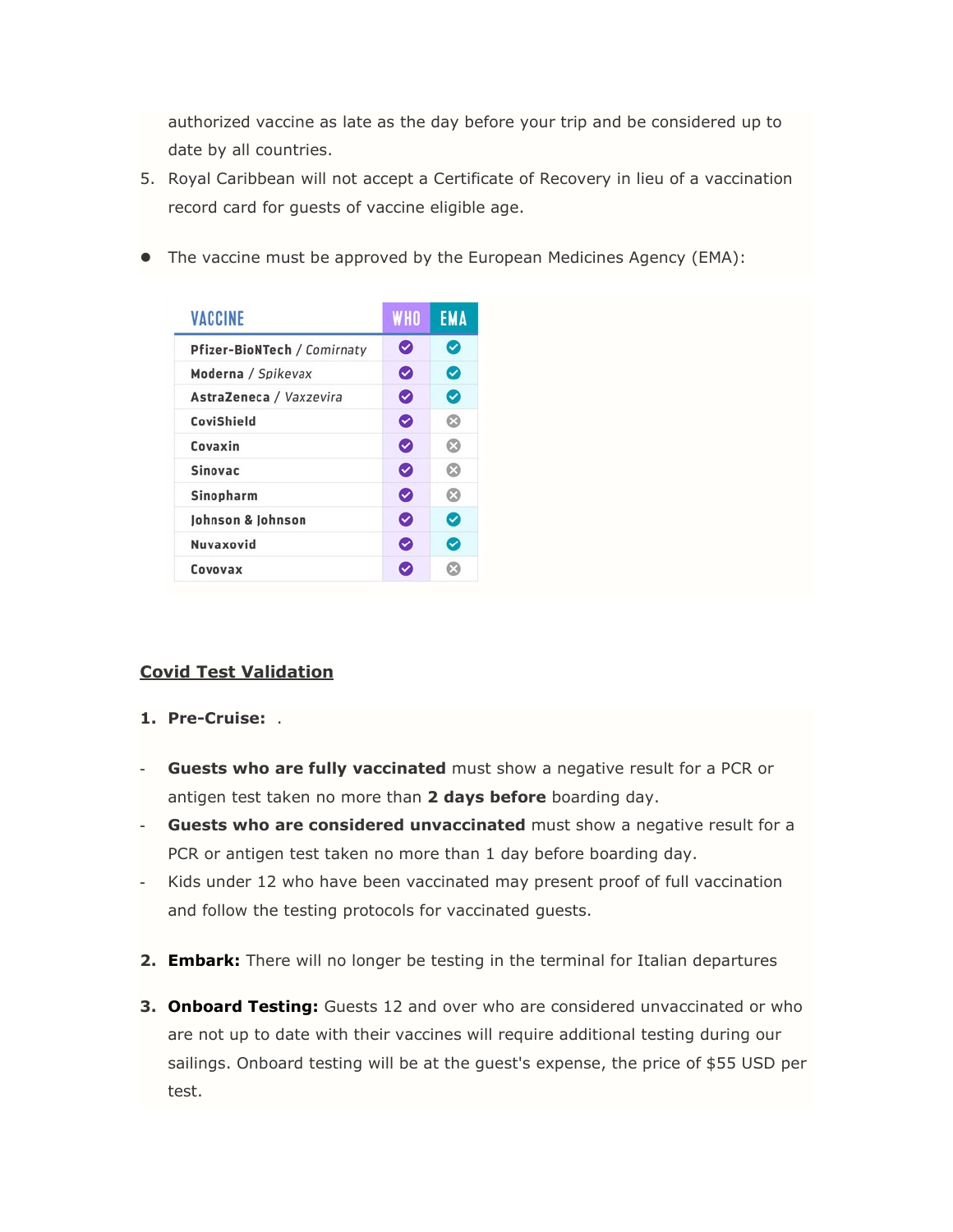- **4.** Guests under 2 years old are not required to test
- **5. Prior to disembarking:** For cruises that are 5 nights or longer, unvaccinated kids are required to take a complimentary antigen test onboard before the cruise ends. Guests will be notified onboard about how to register for this test. Guests under 2 years of age will not be tested. Sailings 10 nights or longer may have additional onboard testing requirements. International guests may require testing to return to their home countries

#### **Important notes:**

1. Wonder of the Seas departures from Rome (Civitavecchia), Italy is considered interport sailings and guests on these sailings will not have access to the Royal Caribbean app.

- Guests on these sailings will check-in via online check-in not through the app.

- The Health Questionnaire is only available through the app, so these guests will complete it in the terminal during check-in.

- Guests will not have access to the Safety Briefing via the app, so guests will be met by our staff once onboard, and they will be escorted to their assembly station.

- These guests won't have access to the digital menus onboard provided via QR code, so they will receive paper menus.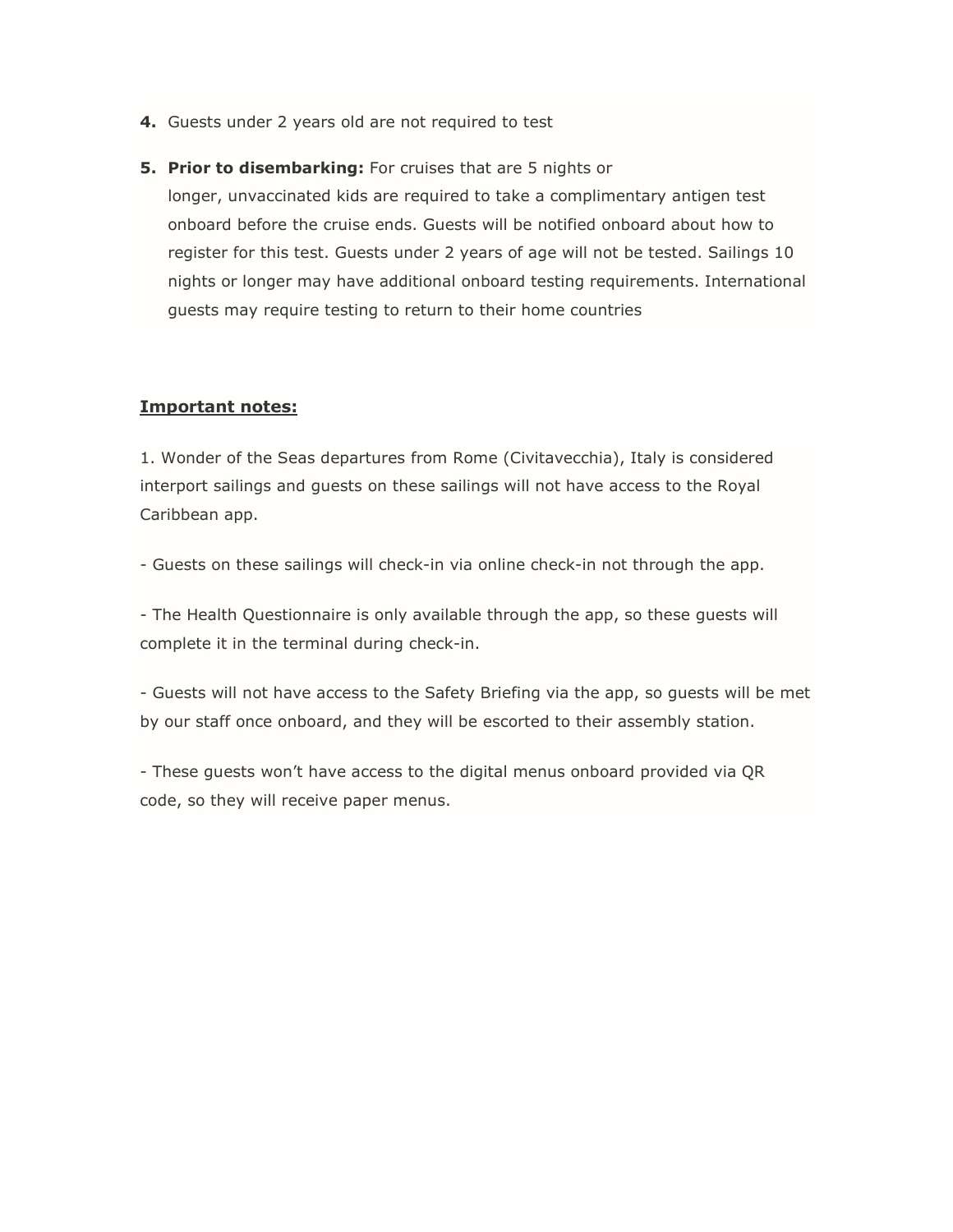## 皇家加勒比海外航次复航参考政策**-**意大利母港

### (更新与 **6** 月 **20** 日)

### 入境欧洲:请乘客自行确认行程中所有入境国家的入境政策

#### 所需材料

- 1.护照,有效期需要在航次结束后仍需多于 6 个月。
- 2. 12 岁及以上乘客需要完成疫苗接种,最后一针疫苗的接种日期需要早于开航前 14 天。12 岁以下的乘客如也完成了疫苗接种,后续要求同 12 岁及以上乘客。
- 3. 到达码头前需完成新冠核酸检测。

#### 新冠疫苗接种要求

- 1. 所有 12 岁及以上乘客必须完成疫苗接种,12 岁以下乘客可以选择不接种疫苗。
- 2. 12 岁以下的乘客如也完成了疫苗接种,后续要求同 12 岁及以上乘客。
- 3. 如乘客的第二针疫苗接种已经超过 270 天 (9 个月), 必须接种加强针。
- 4. 每位乘客的疫苗接种证明需要显示所有的接种记录,包括加强针。如果乘客的第二针接种 时间已经超过9个月(以下船日计算),最晚可以在开航前一天接种加强针。
- 5. 符合疫苗接种年龄的乘客,不得以新冠康复证明替代疫苗接种证明
- 6. 疫苗品牌需要由欧洲药品管理局(EMA)认可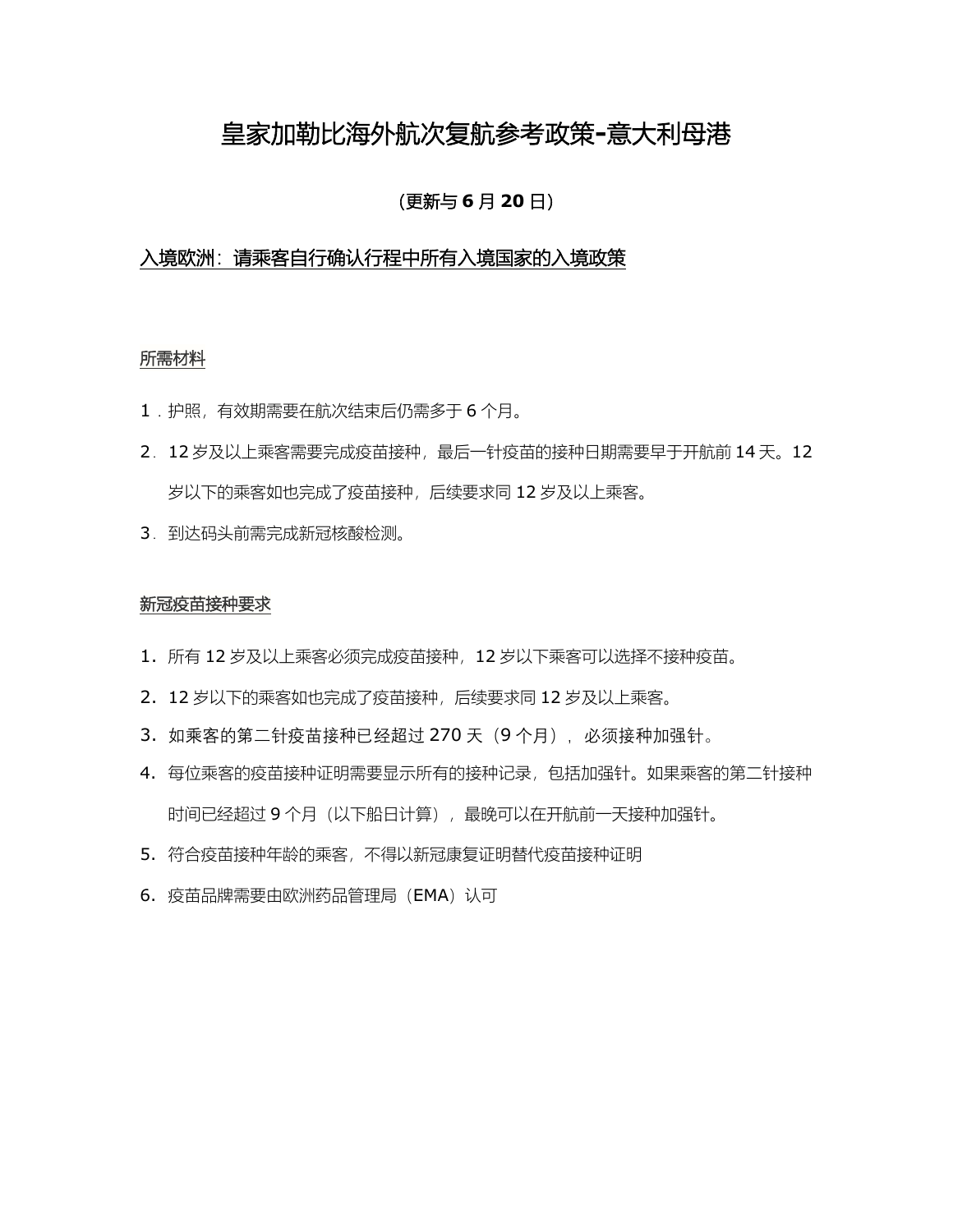| <b>VACCINE</b>              | <b>WHO</b> | <b>EMA</b> |
|-----------------------------|------------|------------|
| Pfizer-BioNTech / Comirnaty | Ø          | Ø          |
| Moderna / Spikevax          | ◙          | Ø          |
| AstraZeneca / Vaxzevira     | Ø          | ◙          |
| CoviShield                  | Ø          | ఴ          |
| Covaxin                     | Ø          | Q          |
| <b>Sinovac</b>              | ◙          | ශ          |
| Sinopharm                   | Ø          | ඹ          |
| Johnson & Johnson           | Ø          | ◙          |
| Nuvaxovid                   | Ø          | ల          |
| Covovax                     |            |            |

#### 行前核酸检测要求

1. 行前: 登船前乘客需要自行安排核酸检测。 -完成疫苗接种的乘客可以凭借登船前 2 天内的核酸阴性报告或抗原阴性报告登船。 -未完成疫苗接种的乘客可以凭借登船前 3 天内的核酸检测阴性报告或抗原阴性报告登 船。

-12 岁以下乘客如完成了疫苗接种,检测要求同完成疫苗接种的乘客。

- 2. 登船: 无需检测。
- 3. 航程中: 12岁以上未完成疫苗接种的客人需要在航程中完成一次检测, 收费55美金/次。
- 4. 离船前: 5 晚及以上航次,未完成疫苗接种的儿童需要在航次结束前完成一次免费的抗原 检测,具体操作流程将由船上通知。2 岁以下儿童不需完成本次抗原检测。10 晚及以上航 次可能在此基础上安排额外检测。国际乘客在回国前可能需要自行完成一次检测。

#### 重要提醒

如客人乘坐罗马出发的海洋奇迹号,将无法使用 Royal App。

-客人可通过网页完成在线值船